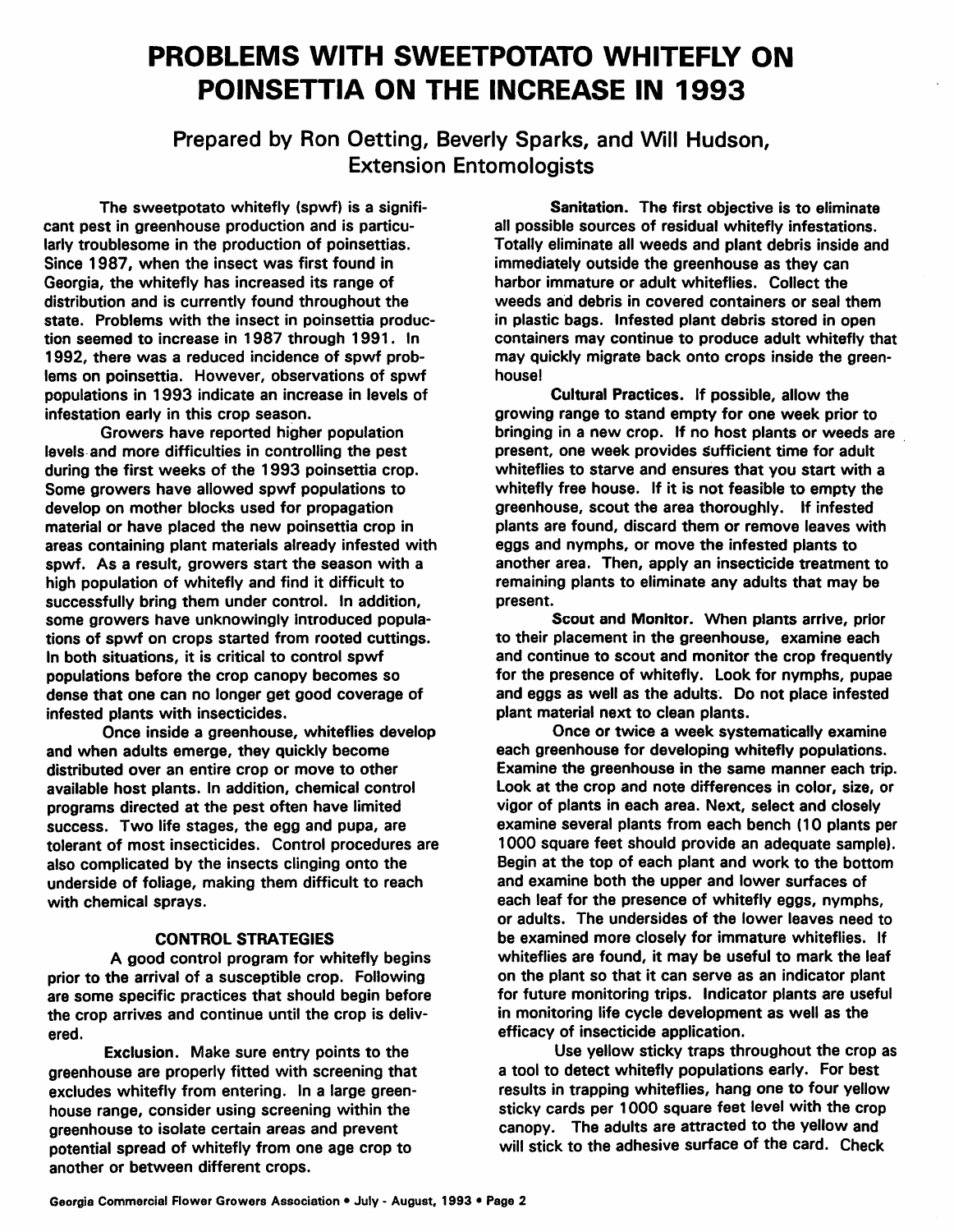each card during every scouting trip and note the number of whiteflies found. Develop a monitoring system so that you can keep a record of where whiteflies have been found and if the number of whiteflies trapped in each area is increasing or de creasing. Monitor whiteflies and replace traps as frequently as needed, but at least on a weekly basis. It is difficult to detect a population change on a sticky card that has an accumulation of insects.

Chemical Control. When choosing a pesticide to control whitefly, the first step is to identify the life stages of the whitefly that are present. Select an insecticide from Table 1 that is effective against the most prevalent stages. Remember that whitefly pupae and eggs are difficult to kill. Watch the popu lation closely and apply the insecticide when first stage nymphs or adults have emerged. In heavy whitefly populations of mixed life stages, 2 to 3 applications per week may be necessary to bring the population under control with a contact insecticide.

Proper application of the insecticide is also a key component to a successful control program. It is necessary to deliver the insecticide to the underside of leaves to achieve good control. As many green house crops mature, a dense canopy of foliage forms that interferes with pesticide delivery. With these crops, it is necessary to control whiteflies prior to the formation of this canopy or to space plants so that

they can be treated adequately.

When making any pesticide treatment, the method of application is dependent on the formulation of pesticide used. Read and follow all application procedures carefully. All plant surfaces need to be thoroughly covered, especially the lower leaf sur faces, where whiteflies feed and reproduce.

Because whitefly populations can develop resistance to pesticides, it is best to rotate products used in a control program. To avoid the development of resistance, switch among products from different chemical classes (Table 1 lists products by the chemical classes, i.e. pyrethroids, organophosphates, carbamates, chlorinated hydrocarbons and miscella neous). Avoid making more than two consecutive applications of any product classified as an organophosphate, carbamate or chlorinated hydrocarbon insecticide before switching chemical classes. Avoid the use of pyrethroid insecticides for more than one application before rotating to a product from a differ ent chemical class. It may be best to save fumigant type materials (fogs, smokes) for use late in the crop cycle when dense foliage makes coverage of the underside of lower leaves difficult.